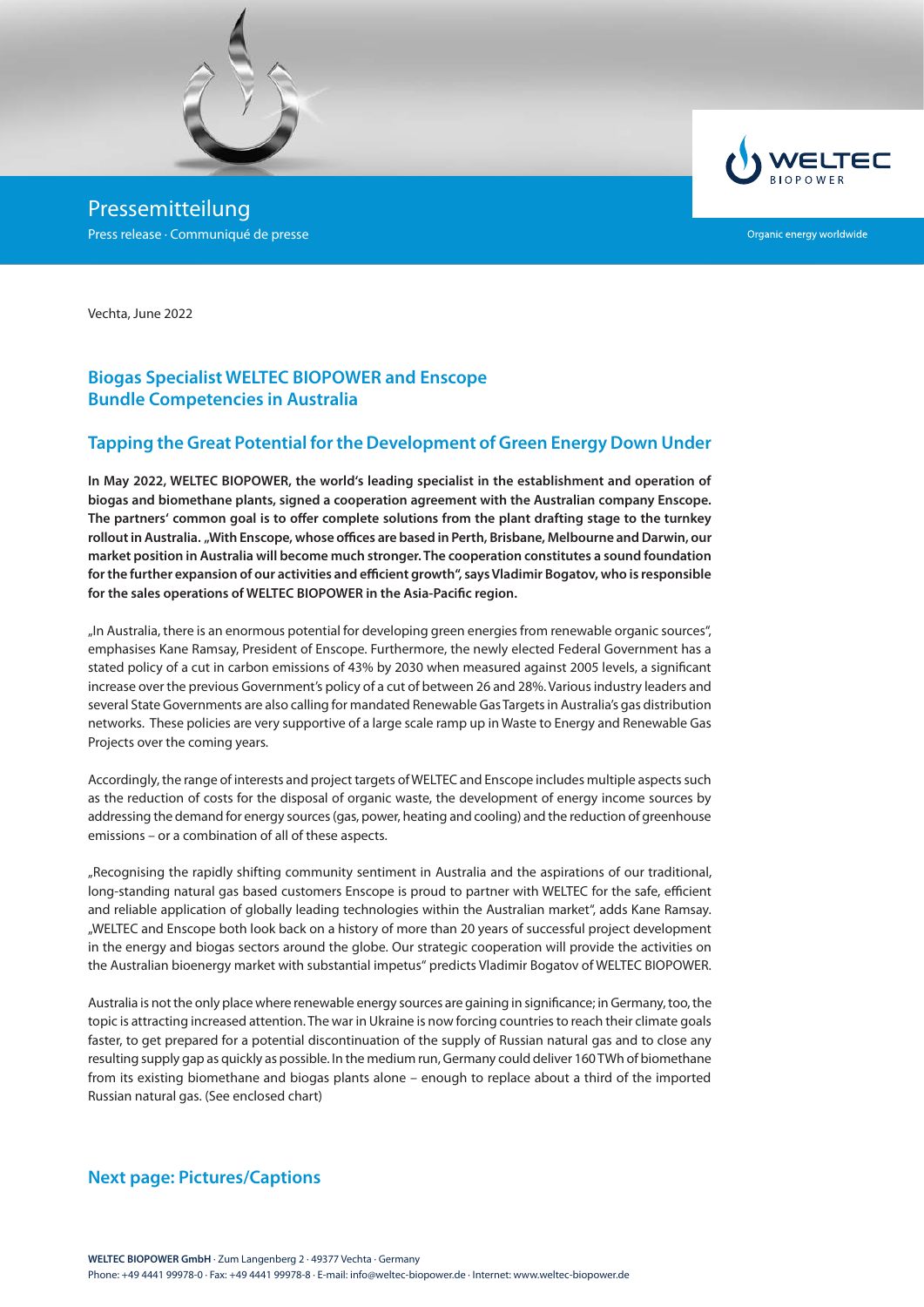

Pressemitteilung Press release · Communiqué de presse



Organic energy worldwide

### **Pictures/Captions**



*Left to right: Wolfang Bokern (Plant Construction Manager WELTEC), Kane Ramsay (President of Enscope), Vladimir Bogatov (Sales Manager Asia-Pacific WELTEC), Hajo Schierhold (Head of Sales WELTEC).*



# **Next Page: Company Portrait**